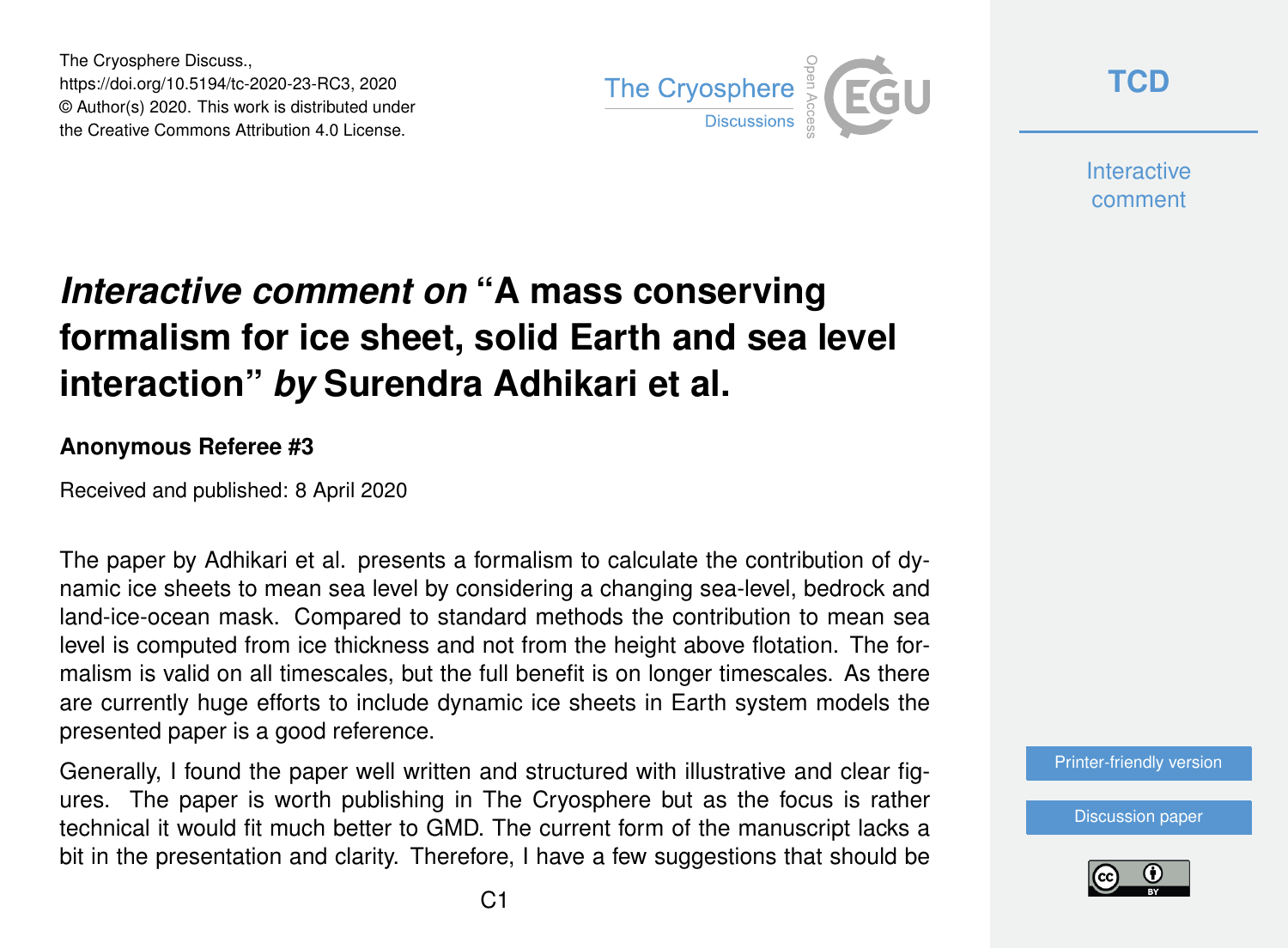addressed in a revised version.

1) I found the title a bit misleading to the content of the paper. I am missing the definition of "mass conservation" in the text. I also would like to see (e.g. with an example), if the formalism is mass-conserving (or better mass-conserving than traditional or other methods). Also, the only example in the manuscript was about calculating SLE relevant thickness changes rather than mass-conservation.

2) The Introduction should refer to Goelzer et al. (2020). You do very quick comparisons to Goelzer et al. (2020) on page7,line6 and 23, but I think the Introduction should clearly say what you are doing differently and why. This could be a motivation to release your new formalism. An appropriate discussion to Goelzer et al. (2020) is also missing. Additionally, from the Introduction it was not really clear to me what is actually wrong with the traditional methods, the order of error on SLE they could introduce and what you are now aiming to improve.

3) Not sure if this could be really addressed, but it would be interesting to estimate the errors (i.e. traditional versus your formalism) of current projections of SLE from the two big ice sheets e.g. within the ISMIP6 framework (Antarctica: Seroussi et al., 2020; Greenland: Goelzer et al., 2020b). Or from current remote sensing products like IMBIE (Shepherd et al., 2019). My point here is, that I would get a better feeling for the error on e.g. different timescales, regional settings and how it differs for Greenland and Antarctica. The example based on the Larour et al. (2019) simulation is very helpful (see also my comment to P7,l29ff) but very specific - and, as I understood – not in line with current projections efforts. I do not strictly insist that you show an error for ISMIP6 or IMBIE, but as also commented below, I would like to have a better error estimate and its impact on current research (compare Fig. 3 in Goelzer et al. (2020)).

Minor comments:

P1,l8: I have not found in the text, which computational strategies you have simplified. What do you mean with computational strategies?

**Interactive** comment

[Printer-friendly version](https://www.the-cryosphere-discuss.net/tc-2020-23/tc-2020-23-RC3-print.pdf)

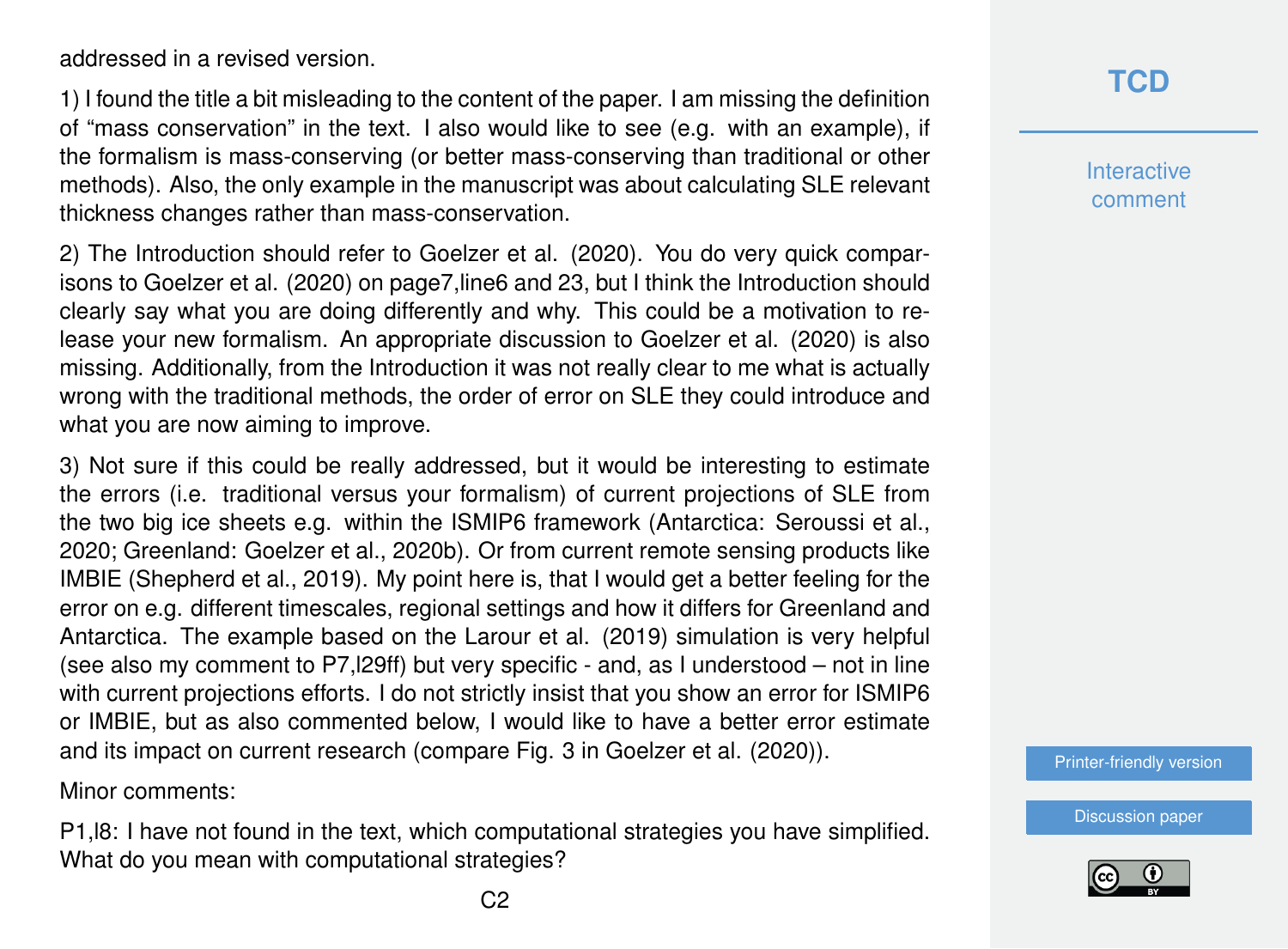P2,l11: Why are "floating ice shelves, ice rises and rumples, and retrograde bedrock slopes" complex features?

P2,l13: What is" traditional theory for ice-bedrock-ocean interface changes"?

P2,l18: " ... that can be straightforwardly employed in any Earth System model . . .". I think it would be worth to mention (somewhere), if this new formalism could be adopted to other disciplines (e.q. remote sensing, standalone ice sheet modelling). In the current form, it sounds the formalism in only valid/applicable in ESMs.

P4,l23: I cannot see from Eq. 4 that your new setup diverges from traditional approaches. Eq. 4 is a very common equation to define an ice-mask. On page5,line 25 you give another example of how the traditional setup differs from your setup. Maybe outlining the differences could be gathered together.

P5,l8: I don't understand this sentence. What is negative?

P5, 19: "... hence contribute to sea level inversely." Maybe sav sea-level drop/fall to avoid confusion.

P5,l10: I am not a native speaker, but are both "evolving" really needed?

P5,l25: Can you add a reference to a Figure after "show"?

P7, 14: "... and the elevations"?

P7,l29ff: I would first describe the Larour et al. (2019) setup and then present the results. Can you give an integrated value (e.g. SLE) for both approaches to get a better feeling for the error? The simulations were run over 500 years. Why do you choose to present the results after 350 years?

P9,l6ff: The following paragraphs and Equations appeared very suddenly and without introducing their purpose. According to the title, I would expect Eq. 10 (the massconserving field M) is the main point in your paper. But this is not illustrated and somehow contradicts with your statement in the conclusion (p9,l31-32); here you say

**[TCD](https://www.the-cryosphere-discuss.net/)**

**Interactive** comment

[Printer-friendly version](https://www.the-cryosphere-discuss.net/tc-2020-23/tc-2020-23-RC3-print.pdf)

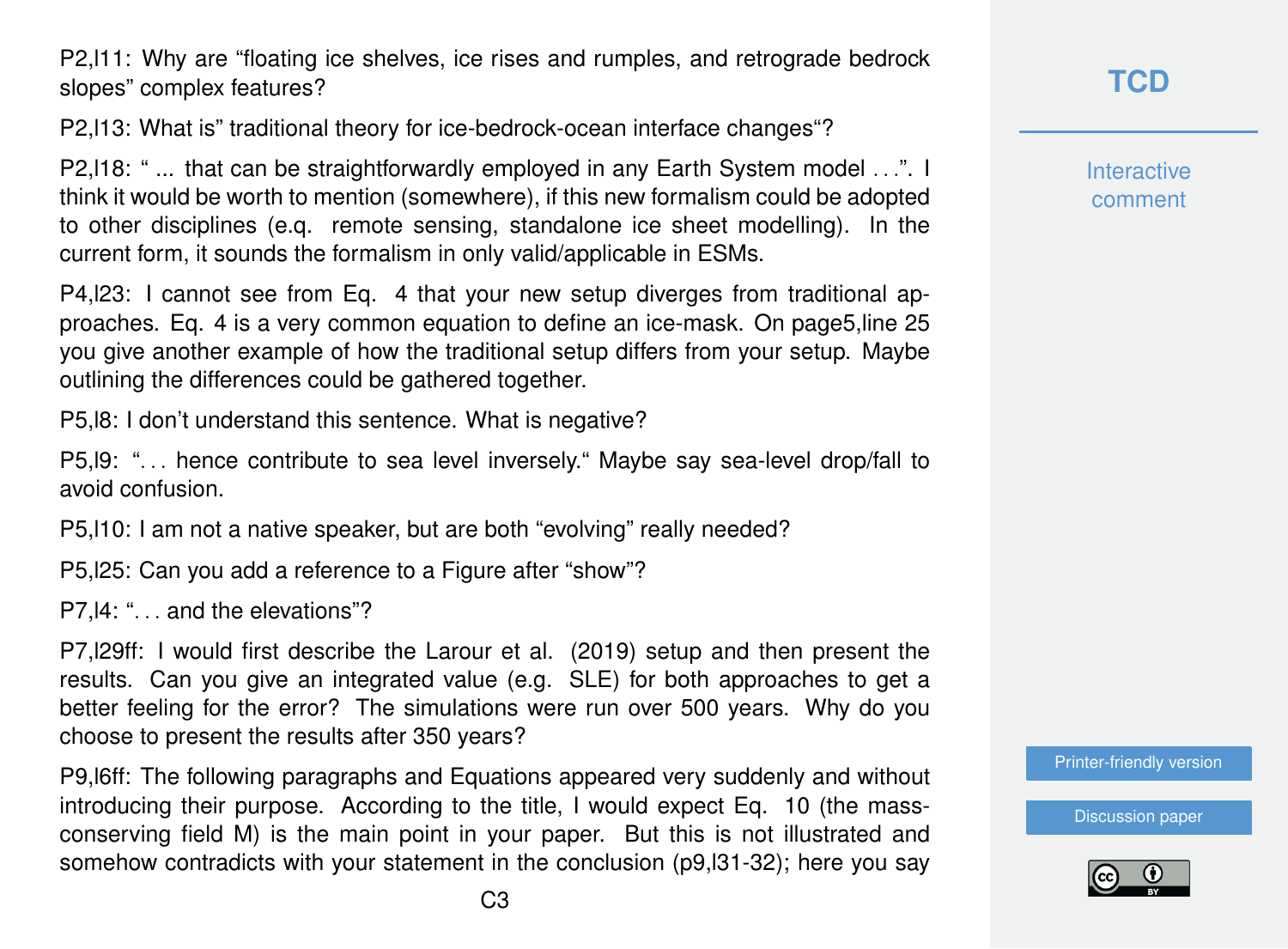DeltaH s is the main point. This is perhaps personal matter, but I found it a bit brutal to stop the results of the paper with these equations. An illustrative example on "implication of this new geometrical setup for sea level and solid Earth loading studies" (your comment on p2,l20) would make more sense to me.

Fig.3: What is the grey line? And in the caption: Is "conventional"==" traditional"? I guess yes. Please use the same wording in the whole text. Eq. 3 and 4: consider rewriting with "latex-cases"

References: Goelzer, H., Coulon, V., Pattyn, F., de Boer, B., and van de Wal, R.: Brief communication: On calculating the sea-level contribution in marine ice-sheet models,The Cryosphere, 14, 833–840, https://doi.org/10.5194/tc-14-833-2020, 2020.

Goelzer, H., Nowicki, S., Payne, A., Larour, E., Seroussi, H., Lipscomb, W. H., Gregory, J., Abe-Ouchi, A., Shepherd, A., Simon, E., Agosta, C., Alexander, P., Aschwanden, A., Barthel, A., Calov, R., Chambers, C., Choi, Y., Cuzzone, J., Dumas, C., Edwards, T., Felikson, D., Fettweis, X., Golledge, N. R., Greve, R., Humbert, A., Huybrechts, P., Le clec'h, S., Lee, V., Leguy, G., Little, C., Lowry, D. P., Morlighem, M., Nias, I., Quiquet, A., Rückamp, M., Schlegel, N.-J., Slater, D., Smith, R., Straneo, F., Tarasov, L., van de Wal, R., and van den Broeke, M.: The future sea-level contribution of the Greenland ice sheet: a multi-model ensemble study of ISMIP6, The Cryosphere Discuss., https://doi.org/10.5194/tc-2019-319, in review, 2020.

Seroussi, H., Nowicki, S., Payne, A. J., Goelzer, H., Lipscomb, W. H., Abe Ouchi, A., Agosta, C., Albrecht, T., Asay-Davis, X., Barthel, A., Calov, R., Cullather, R., Dumas, C., Gladstone, R., Golledge, N., Gregory, J. M., Greve, R., Hatterman, T., Hoffman, M. J., Humbert, A., Huybrechts, P., Jourdain, N. C., Kleiner, T., Larour, E., Leguy, G. R., Lowry, D. P., Little, C. M., Morlighem, M., Pattyn, F., Pelle, T., Price, S. F., Quiquet, A., Reese, R., Schlegel, N.-J., Shepherd, A., Simon, E., Smith, R. S., Straneo, F., Sun, S., Trusel, L. D., Van Breedam, J., van de Wal, R. S. W., Winkelmann, R., Zhao, C., Zhang, T., and Zwinger, T.: ISMIP6 Antarctica: a multi-model ensemble **[TCD](https://www.the-cryosphere-discuss.net/)**

**Interactive** comment

[Printer-friendly version](https://www.the-cryosphere-discuss.net/tc-2020-23/tc-2020-23-RC3-print.pdf)